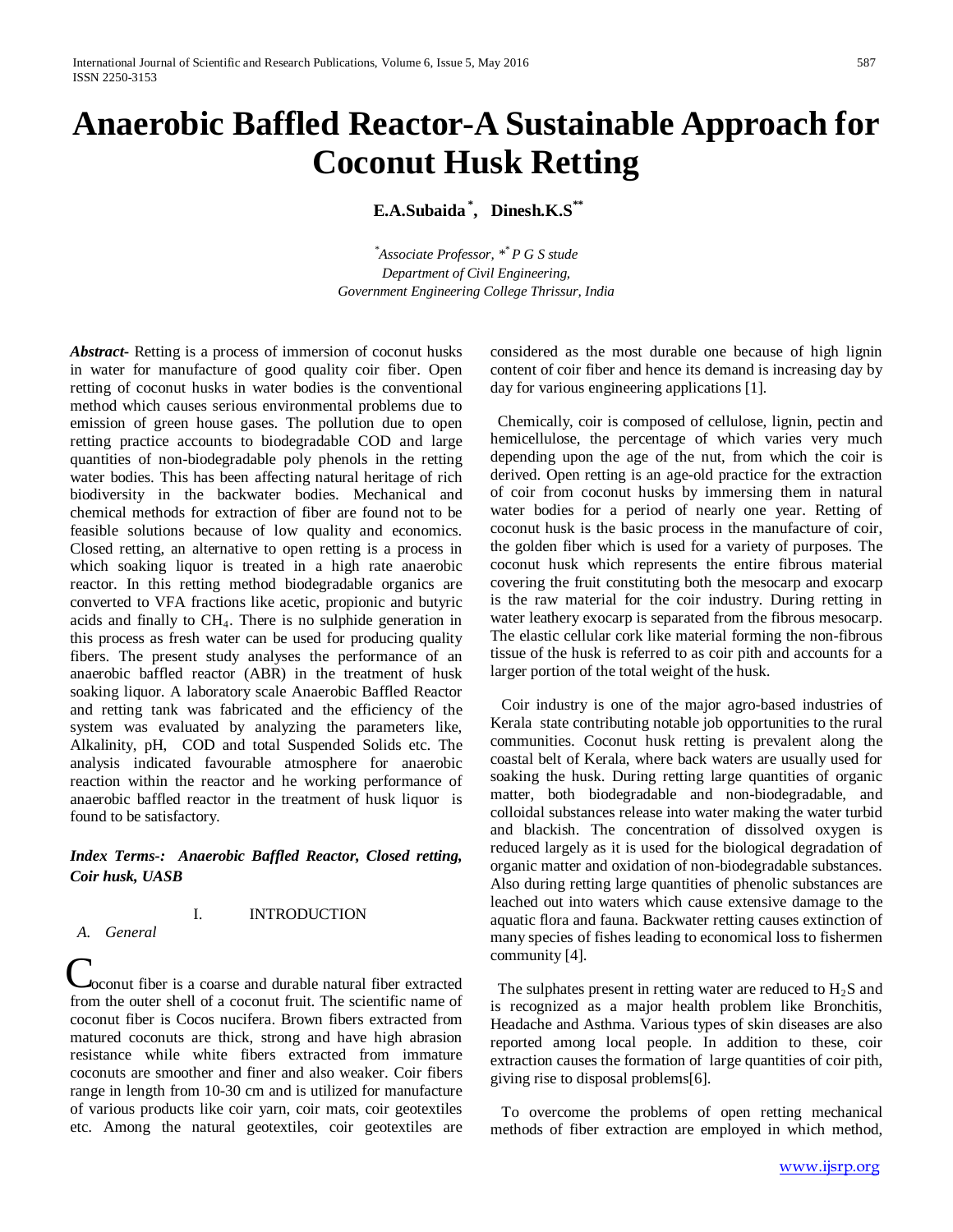dry husks are soaked in cement tanks for a period varying from a few hours to three weeks and fiber is extracted mechanically. The fiber produced by this method is inferior in quality. Added with the disadvantages of greater energy consumption and large quantity of pith production.

 After years of research, the Central Coir Research Institute Kerala has developed a microorganism called Coir Ret or Ret Plus to reduce the retting period. These micro-organisms grow in the coconut husk. Therefore the retting process is faster using ret plus. It also helps to improve the quality of fiber. Even though the pollution of back water due to open retting is reduced, huge quantity of ret liquor is disposed into water sources without proper treatment, polluting them in the due course.

 In order to eliminate the problems due to disposal of ret liquor into natural water sources a method is to be introduced in which the ret liquor is treated within the system itself. In recent years numerous designs have been developed for anaerobic treatment of wastewater. Up-flow Anaerobic Sludge Blanket (UASB) process is currently the most widely used treatment system among the presently available treatment process Closed Coir Retting is a zero discharge technology developed by National Institute for Interdisciplinary Science and Technology (NIIST) Thiruvananthapuram, Kerala, India based on the principle of UASB [5].

# B. *Process Of Closed Retting*

*T*he important part of closed retting is a biological leaching bed, which provides removal of bio-extractable components from coconut husks and thereby achieves anaerobic degradation of the bonding between the fiber and matrices(Manilal, 2004). The leached pollutants are pumped to a coupled high rate anaerobic reactor (UASB). The microbial consortia convert the dissolved biodegradable organics to volatile fatty acids like acetic (71%), propionic (19%) and butyric acids (10%) and finally to  $CH_4$ . The  $CH_4$  yield through closed retting for a ton of coir fiber is  $490m<sup>3</sup>$ . There is no sulphide generation in this process as fresh water can be used for producing quality fibers. Biogas thus produced from the reactor can be collected and used as fuel. The low sulphate level in retting water reduces the growth of sulphate reducing bacteria and biogas is substantially free of  $H_2S$ . Closed retting requires about 30 days against 10 months of open retting. It is a labour friendly and zero discharge process. Very small quantity of waste material produced in this method can be used as a soil conditione [5]). Even though the methodology of UASB is very effective for problem free coir retting, the installation of tall UASB structures faces difficulties during installation especially in water logged areas.

# *C Anaerobic Baffled Reactor*

 Anaerobic Baffled Reactor (ABR) is a type of high rate anaerobic reactor developed by McCarty and co-workers at Stanford University. ABR is described as a series of up flow anaerobic sludge blanket reactors (UASBS) because it is divided into several compartments and each compartment function like a UASB reactor, where the wastewater arises upwards through a blanket of active biomass sludge. ABR was reported to be effective for the treatment of various industrial effluents [7]. A typical ABR consists of a series of vertical baffles that direct the wastewater under and over the baffles as it passes from the inlet to the outlet. The over and underflow of the liquid reduces bacteria washout. Advantages of ABR include simplicity in design, inexpensive in construction, low hydraulic retention time, high solid retention time and intermittent operation. The present study explores the suitability of Anaerobic Baffled Reactor for closed retting of coconut husk to overcome the practical difficulties in field installation of UASB reactor.

# II. EXPERIMENTAL SETUP

# A. *Anaerobic Baffled Reactor (ABR)*

A vessel made up of mild steel having a size 115cm x 77cm x 47cm was used as ABR in the study. The working volume of reactor is 354 litre. The vessel was compartmentalized by providing baffle plates of height 40cm. The baffle plates were located at 43cm, 67 cm and 91 cm distance from the inlet side. Fig. 1 shows the ABR used in the study.



Fig. 1 Anaerobic Baffled Reactor

# B. *Retting Tank*

A square tank of size 50cm x 50cm x 50cm having a gas tight cover made up of GI sheet was used as retting tank (Fig.2). An inlet port of 2.5 inch and an outlet port of 2.5 inch were provided for the recirculation of retting liquor. A gas port of 0.25 inch was provided for the collection of Biogas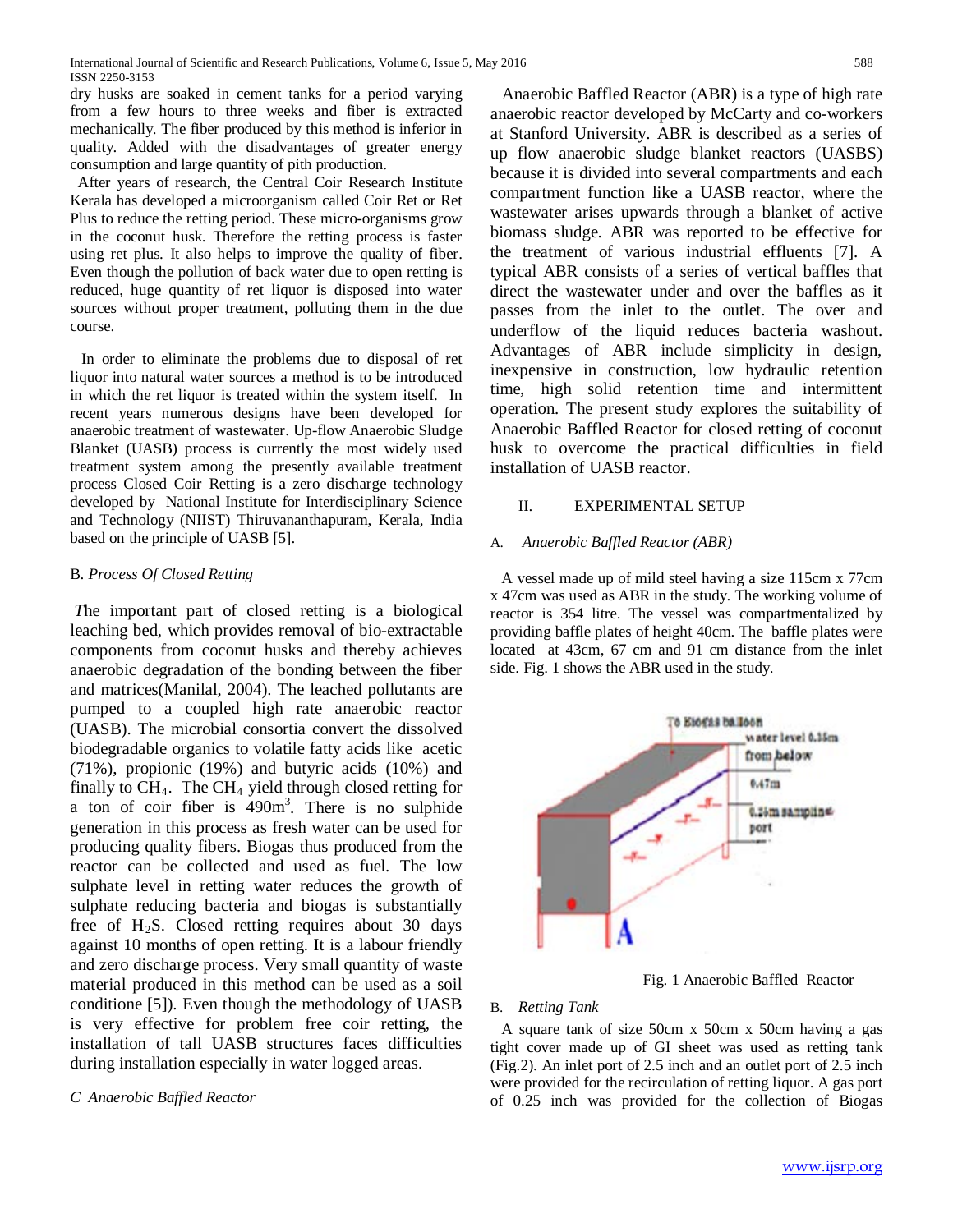generated. Water depth in the retting tank was maintained as 35 cm and its working volume was 87.5 litre.

**FRONT SIDE** 





#### C. *Recirculation Pump*

A recirculation pump of 0.25 HP having a pumping capacity of 35 LPM was provided to recirculate the retting liquor from the retting tank into the ABR and back.

#### D. *Experimental Procedure*

Initially 10 litre of canteen waste digester sludge was added to the first compartment of ABR. The retting tank and the reactor were filled up to working volume with tap water. Recirculation pump was started and continuously run for four hours per day for two days. Fig.3 shows the circulation of ret water in and out of the reactor and retting tank. Distribution of sludge in reactor compartments and retting tank were checked by determining the Total Suspended Solids (TSS).



Fig 3 : Flow of ret liquor in experimental setup

 5 kg of green coconut husk collected from 11 month old coconuts were used for the study. Initial moisture content of the husk was determined. After crushing, the husks were stacked in the retting tank and 20 litres of canteen waste sludge was added into the retting tank. The soaking liquor from the retting tank was pumped into Anaerobic baffled Reactor for 4 hours per day. Samples of retting liquor were taken from the retting tank outlet and from ABR compartments at regular intervals of 48hours. These samples were analyzed to study the characteristics such as TSS, pH, alkalinity and COD. The recirculation of soaking liquor stopped and the husks were taken out. when the COD concentration decreased and stabilized to a minimal value.

# III RESULTS AND DISCUSSIONS

### *A. pH Profile*

Fig 3 shows the pH variation of influent and effluent with time. An optimal pH range for smooth running of an anaerobic reactor is 6.6-7.6. Low pH can inhibit acidogenesis and pH below 6.4 can be toxic for methanogens which will seriously affect the anaerobic process. From Table 1 pH was found to be within the range and addition of alkaline substances was not required to raise pH during retting, which means that both the acidogenic and methanogenic bacteria were active throughout the retting process

Table 1:pH value of liquor in reactor and retting tank

| Day            | RT<br>Out | Comp | Comp<br>2 | Comp<br>3 | Comp |
|----------------|-----------|------|-----------|-----------|------|
| $\overline{2}$ | 6.69      | 6.8  | 6.73      | 6.7       | 6.72 |
| 10             | 6.9       | 6.75 | 6.74      | 6.69      | 6.78 |
| 16             | 7.5       | 7.73 | 7.3       | 7.52      | 7.22 |
| 20             | 7.1       | 7.34 | 7.4       | 7.13      | 7.4  |
| 26             | 6.81      | 6.79 | 6.89      | 6.89      | 6.88 |
| 30             | 6.9       | 7    | 6.67      | 6.67      | 6.59 |



Fig 4: Variation of pH with time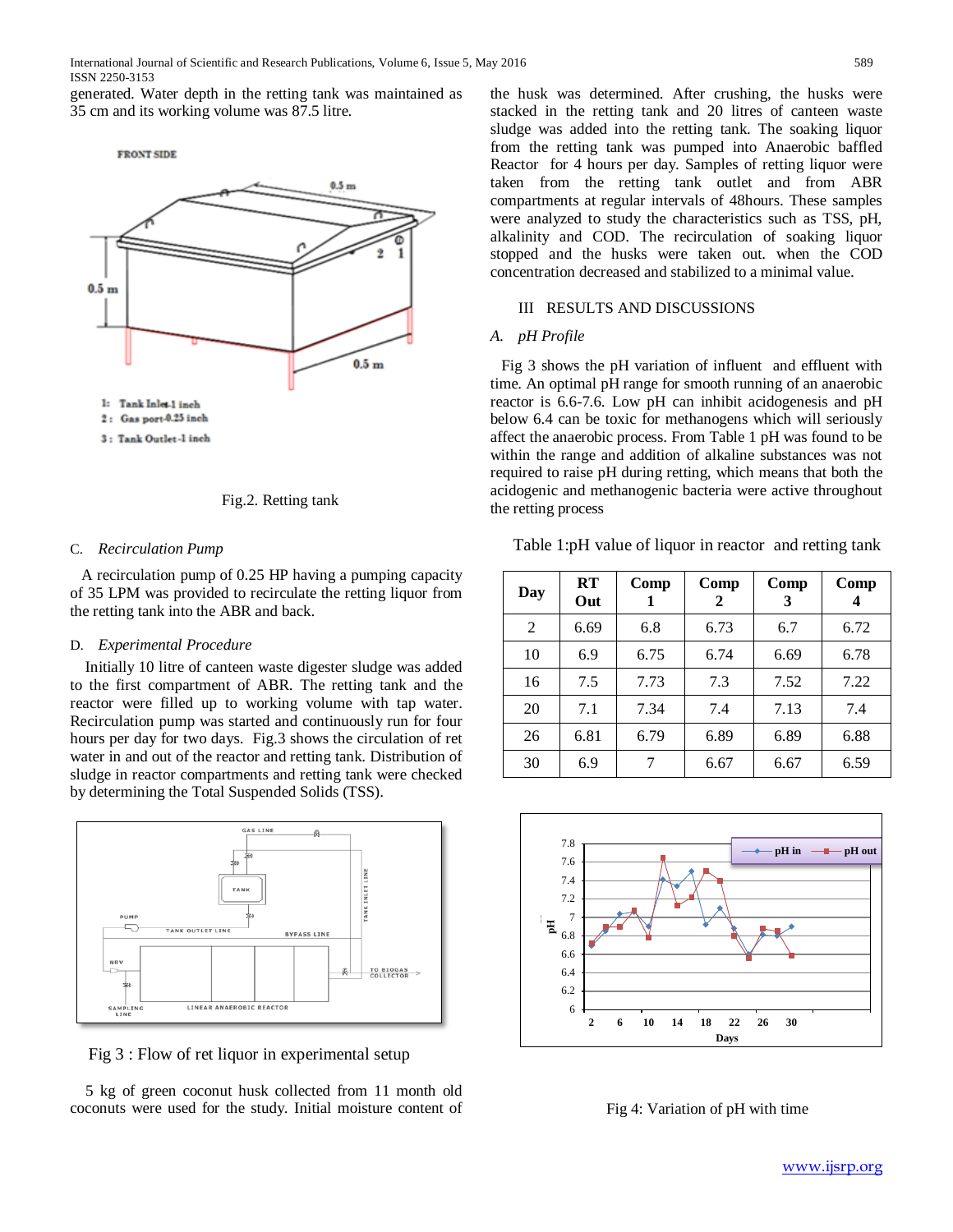#### Fig 6: Variation of COD with time

*B.Alkalinity Profile*

Alkalinity measurements are extensively used to judge the general conditions of the anaerobic reactor. In a properly operating anaerobic reactor, pH is maintained by the bicarbonate buffer system as a result of the production of  $CO<sub>2</sub>$ and release of positively charged ions into the solution during decomposition of the organic compounds. Measurement of pH alone is not sufficient as a control technique.When most of the bicarbonate alkalinity has been consumed, pH will fall out of the proper range. Thus, the primary control tests during anaerobic digestion are volatile acid concentration and alkalinity. Fig 5 shows the alkalinity variation with time. It shows that the concentration of alkalinity is in therange of 11.95 meq/l-13.52 meq/l and the VFA/Alkalinity ratio is < 0.2 which shows that during the course of retting no corrective action was required to increase the alkalinity. Almost stable alkalinity concentration during the retting indicates the anaerobic process is normal and no process upsets occur. In all the compartments the alkalinity concentrations are almost equal.



Fig 5: Variation of Alkalinity with time

#### *C. COD profile*

COD variation with time is shown in Fig-6. COD removal of 78% was achieved by treating the retting effluent in the Anaerobic Baffled Reactor (ABR). Major portion of COD was removed within ten days of retting period.



 Table 2 provides the COD of ret liquor in retting tank and reactor compartments at different time intervals. It is obserbed that COD removal is taking place throughout the process. The rate of removal is reduced significantly after three weeks. The retting process was stopped after 30days on stabilization of COD.

| Table 2: variation of COD in ABR |
|----------------------------------|
|----------------------------------|

| Day | RT<br>OUT | <b>PORT</b> | <b>PORT</b><br>2 | <b>PORT</b><br>3 | <b>PORT</b> |
|-----|-----------|-------------|------------------|------------------|-------------|
| 2   | 1152.71   | 1142.86     | 1123.15          | 1114.00          | 1103.01     |
| 6   | 1043.15   | 1033.90     | 1014.63          | 1004.40          | 995.122     |
| 10  | 784.31    | 813.73      | 784.31           | 764.70           | 774.51      |
| 16  | 417.48    | 398.06      | 388.35           | 378.64           | 359.22      |
| 20  | 326.73    | 316.83      | 297.03           | 287.12           | 287.13      |
| 26  | 302.44    | 292.68      | 282.92           | 273.17           | 263.41      |
| 30  | 292.68    | 277.22      | 263.41           | 253.65           | 253.66      |

#### *D Total Suspended Solids Profile*

TSS concentrations in mg/l in diffrent compartments are given in Fig-6. From the figure it is clear that TSS concentration is decreased during the retting process. This shows that suspended solids in the retting liquid is stabilized and settled in the compartments. Provision of baffles prevent the biomass washout and increases the settling capacity.



Fig 6: Variation of TSS with time

#### *E VFA profile*

Volatile fatty acid concentration in the influent and effluent at different times is graphically represented in Fig-7. In the VFA profile the concentration of VFA is higher during the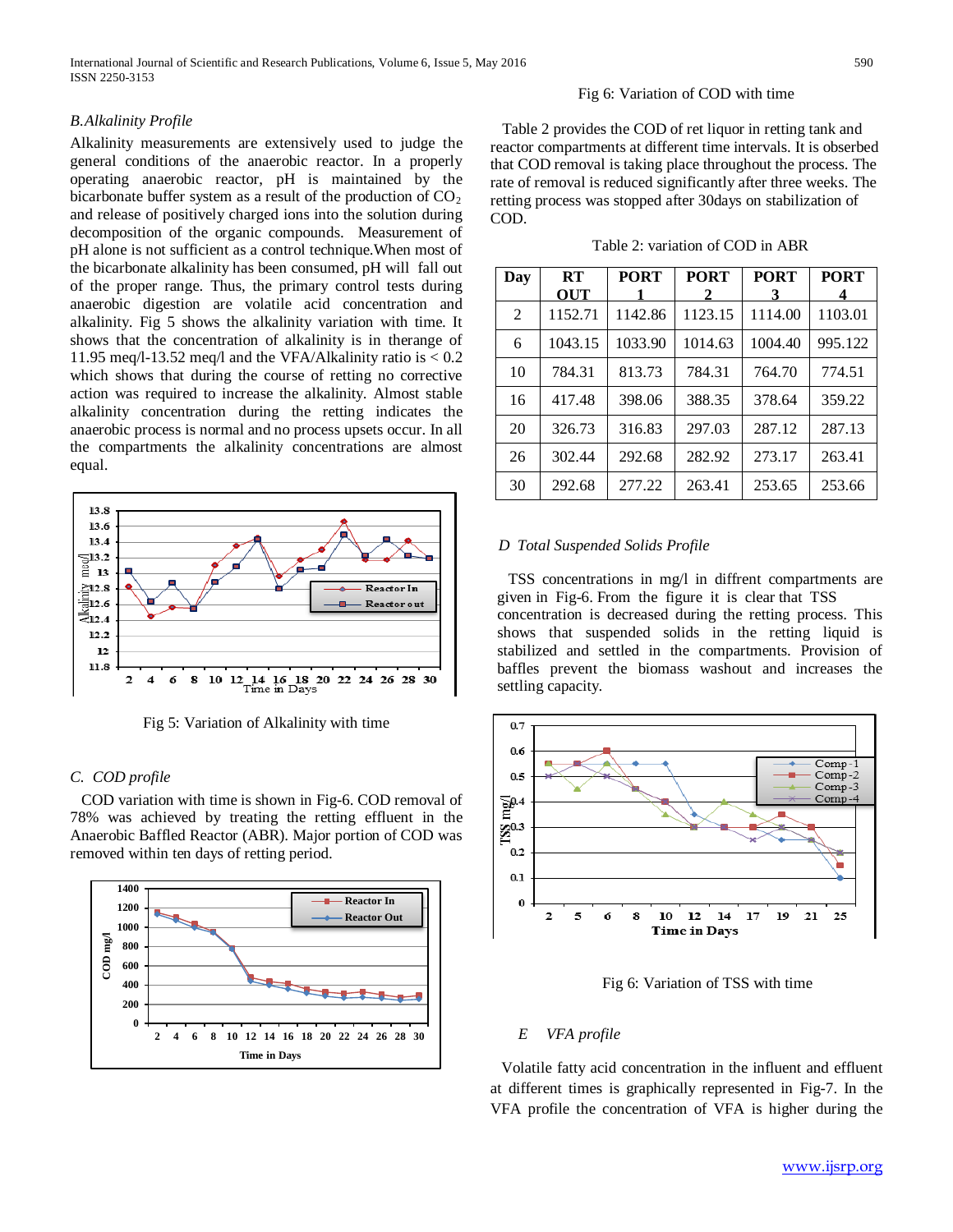first two weeks and then decrease gradually, which shows that during earlier stages of retting glucosides, carbohydrates, tannins and nitrogen compounds are leached out of the husk and brought into solution. Acidogenic bacteria convert these compounds into volatile fatty acids such as acetic, propionic and butyric acid. From the VFA profile it is clear that both the acidogenic and methanogenic bacteria are active throughout and the system is stable without any operational problem.



Fig 7: Variation of VFA with time (Reactor inlet and outlet)

# *F. Quality of Fibre*

After completion of retting, the husks are taken out from the retting tank. A sample piece of husk was taken and its initial weight was determined and dried in an oven for 24 hours. The weight of dried sample was determined and fibre and pith were separated. The weight of fibre, pith and pericarp was determined. The tensile strength and modulus of elasticity were determined.The quality of fiber was assessed based on the requirements and found to be good. Table 3 shows the properties of fibre obtained in the study.

Table 3: Physical Properties Of Fibre Extracted By Closed Retting In ABR

| <b>Property</b>                     | Unit            | <b>Required</b><br>value for<br>good<br>quality<br>fiber | <b>Fiber</b><br>properties<br>after<br>retting<br>using ABR |  |
|-------------------------------------|-----------------|----------------------------------------------------------|-------------------------------------------------------------|--|
| Fiber length                        | mm              | 10-200                                                   | 75-190                                                      |  |
| Fiber diameter                      | mm              | $0.2 - 0.6$                                              | $0.30 - 0.40$                                               |  |
| Bulk density                        | $\text{kg/m}^3$ | 1400<br>to<br>1500                                       | 1450                                                        |  |
| <b>Ultimate</b><br>tensile strength | $N/mm^2$        | 80-125                                                   | 107                                                         |  |

| Modulus    | Οİ | N/mm <sup>2</sup>   18 to 25 |  |
|------------|----|------------------------------|--|
| elasticity |    |                              |  |

# **IV.** CONCLUSION

 The present study arrives at the following conclusions. Anaerobic baffled Reactor (ABR) is very effective for the treatment of retting liquor. COD removal of 78% wass achieved, which can be considered as a better reduction as the effluent is not discharged and further used for soaking by recirculation. pH of liquid in ABR is within optimal range of 6.5-7.7 which is the recommended range for anaerobic process. The quality of fibre extracted from the retting is fine indicating completion of retting within one month. The retting process is effective without adding nutrients or buffering substances to increase pH. Anaerobic Baffled Reactor may be considered for closed retting process in practical applications, as it is simple to design, requires only low capital investment and operational costs and there is no need of a skilled operator.

#### ACKNOWLEDGMENT

The authors would like to acknowledge Director NIIST Thiruvanathapuram for providing the facilities for conducting the experimental work and Dr V B manilal of NIIST Thiruvananthapuram for his guidance in carrying out the study.

#### REFERENCES

- [1] Belas Ahmed Khan : ʽ Uses Of Coir Fibre, Its Products and Implementation of Geo-Coir in Bangladesh', *Daffodil International University Journal of Science And Technology*, Volume 2, Issue 2, July 2007, pp. 33-38.
- [2] C. Neena, P.S. Ambily and M.S. Jisha : Anaerobic degradation of coconut husk leachate using UASB-reactor', *Journal of Environmental Biology*, Vol. 28, Issue 3, July 2007, pp.61-66

[3]. H. Movahedyan, A. Assadi, and A. Parvaresh: `Performance Evaluation of An Anaerobic Baffled Reactor for Treating Wheat Flour Starch Industry Wastewater', *Iran. Journal of Environ. Health. Science and Enginering*, Vol. 4, No. 2, March2007, pp. 77-84.

- [4] Suja.S.: 'Impact of coconut husk retting on the physical and chemical characteristics of the water samples of retting and non-retting zone of Paravur Bback Wwater', *International Journal Of Environmental Sciences*, Volume 4, No 5, March 2014, pp.766-771
- [5] Vardhanan Shibu Y., Haridas Ajit and Manilal V.B. (2013): 'Closed Retting : A Green Technology For Controlling Coir Retting Pollution of Backwaters', *Journal of Environmental Research and Development*, Vol. 7, Issue No. 4A, 2013, pp.1523-1530.
- [6] V.B.Manilal: "Assessment and Abatement of Environmental Pollution due to Hydrogen Sulphide and Methane in the Coconut Husk Retting Water", Project report submitted to Ministry of Environment and Forest, Government of India, May ,2004
- [7] William P. Barber and David C. Stuckey (1998): 'The Use of Anaerobic Baffled React or (ABR) For Wastewater Treatment: A Review', *Elsevier Science Ltd.Wat. Res*, Vol. 33, No. 7, October 1998, pp. 1559- 1578,